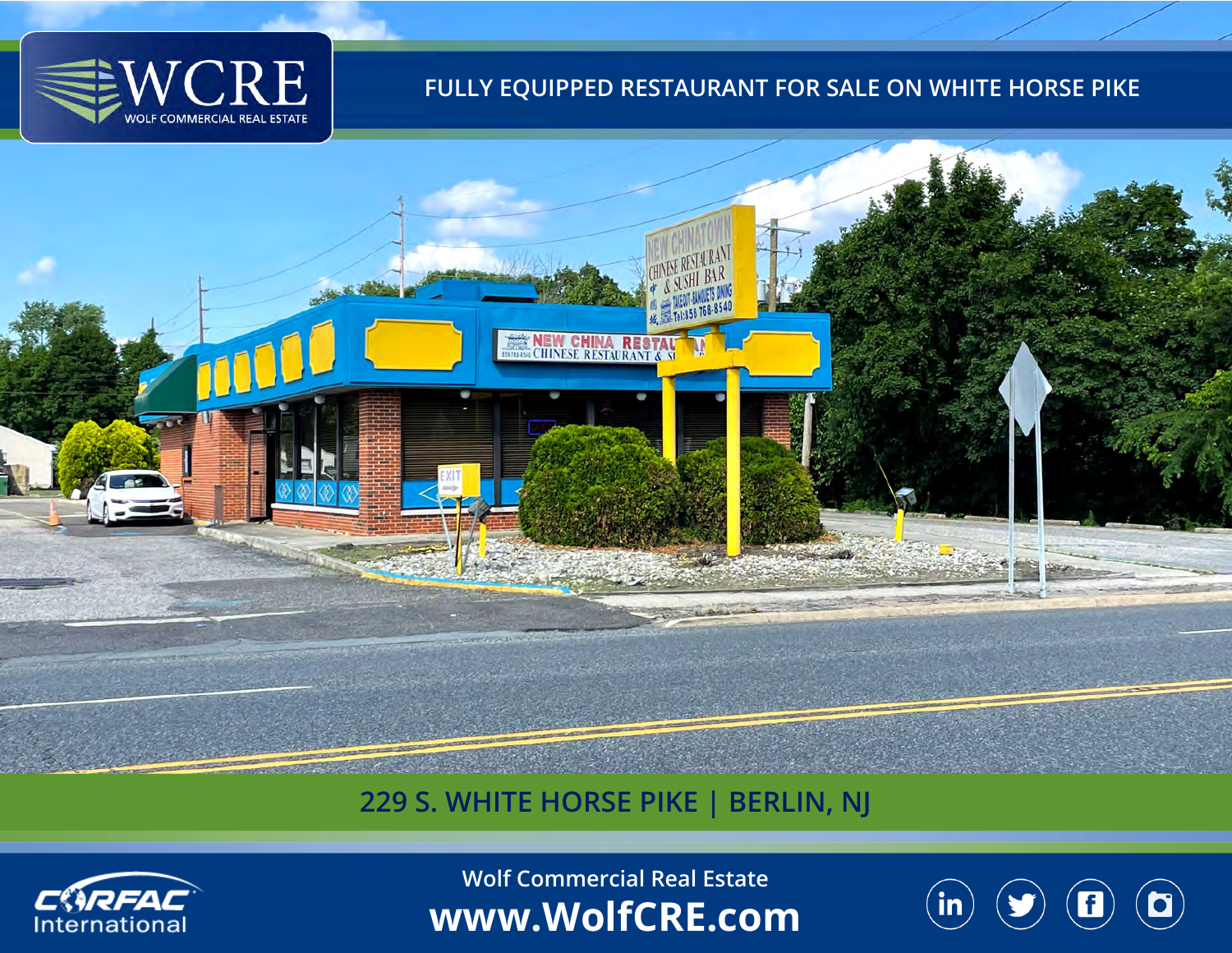

### PROPERTY DESCRIPTION

| <b>Location</b>                              | 299 S. White Horse<br>Pike Berlin, NJ 08009                                                                  |
|----------------------------------------------|--------------------------------------------------------------------------------------------------------------|
| Size / SF Available                          | $+/- 2,800$ SF                                                                                               |
| <b>Sale Price</b>                            | \$550,000                                                                                                    |
| <b>Property / Area</b><br><b>Description</b> | Fully equipped restaurant building that includes kitchen<br>$\bullet$<br>equipment and dining room furniture |
|                                              | • Restaurant also has drive-thru access                                                                      |
|                                              | • Situated on $+/-$ 68 acre lot                                                                              |
|                                              | Dining room seats approximately 75 guests<br>$\bullet$                                                       |
|                                              | • Ample parking with over 40 parking stalls                                                                  |
|                                              | Zoned: C2                                                                                                    |

- Annual Real Estate Taxes: \$14,395
- Located directly off Route 30 (White Horse Pike) with easy access to Route 73





#### Contact Us

Eric Flocco Vice President 609.790.6940 eric.flocco@wolfcre.com



The foregoing information was furnished to us by sources which we deem to be reliable, but no warranty or representation is made as to the accuracy thereof. Subject to correction of errors, omissions, change of price, prio



**Wolf Commercial Real Estate www.WolfCRE.com MARLTON, NJ <sup>|</sup> PHILADELPHIA <sup>|</sup> KING OF PRUSSIA, PA**